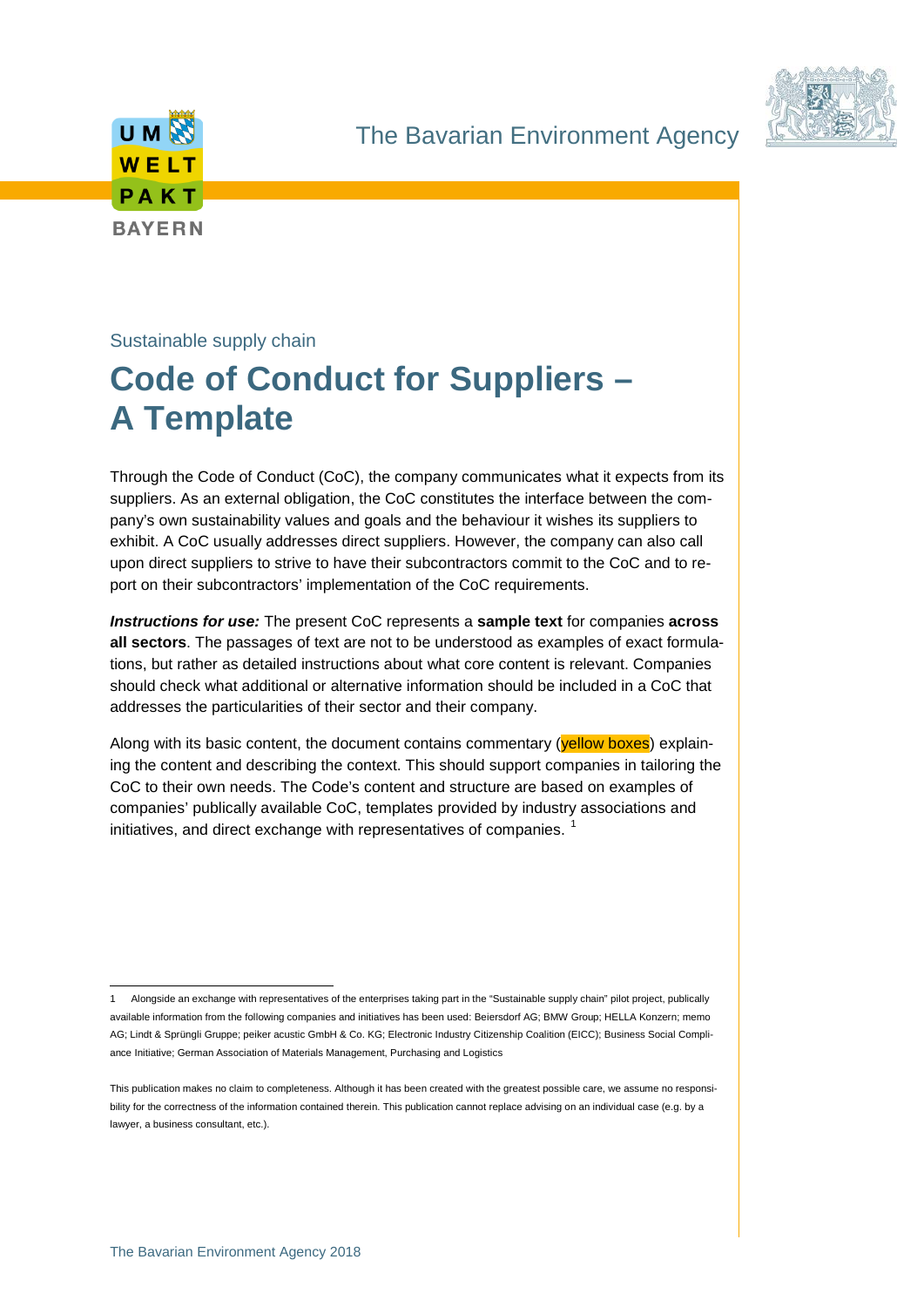**Content:** The Code of Conduct contains the following elements:

- Introduction: Preamble
- Requirements for suppliers:
	- o Social responsibility
	- o Environmental responsibility
	- o Business ethics
- Implementation of requirements
- Information and consent of the supplier

## **1 Introduction/Preamble**

In the introduction, the company can, along with presenting the guiding principles of sustainability that underlie its sustainable supply chain management, also communicate the core requirements for suppliers: e.g. willingness to take part in audits, successful achievement of improvements, or passing on the CoC to subcontractors.

*[Name of your company]* is committed to environmentally and socially responsible business management. We expect the same conduct from all of our suppliers. We also require all of our employees to respect the principles of environmentally and socially responsible and ethical conduct and to integrate these principles into our company culture. Furthermore, we strive continually to optimise the sustainability of our corporate activities and our products *[or services]*, and we ask our suppliers to contribute to these efforts in the spirit of an integrated approach.

Summary of the company's guiding principles. This can also mention that the CoC applies to the company's own employees as well.

For future cooperation, the contracting partners agree on the validity of the following rules for a common CoC. This agreement forms the basis for all future deliveries of supplies. The contracting partners commit to fulfil all of the principles and requirements of the CoC. The suppliers are requested to contractually commit their subcontractors to adhere to the standards and rules specified in this document. This agreement shall enter into force upon signature. Violation of this CoC can constitute a cause and reason for the company to terminate the business relationship, including all associated supply contracts.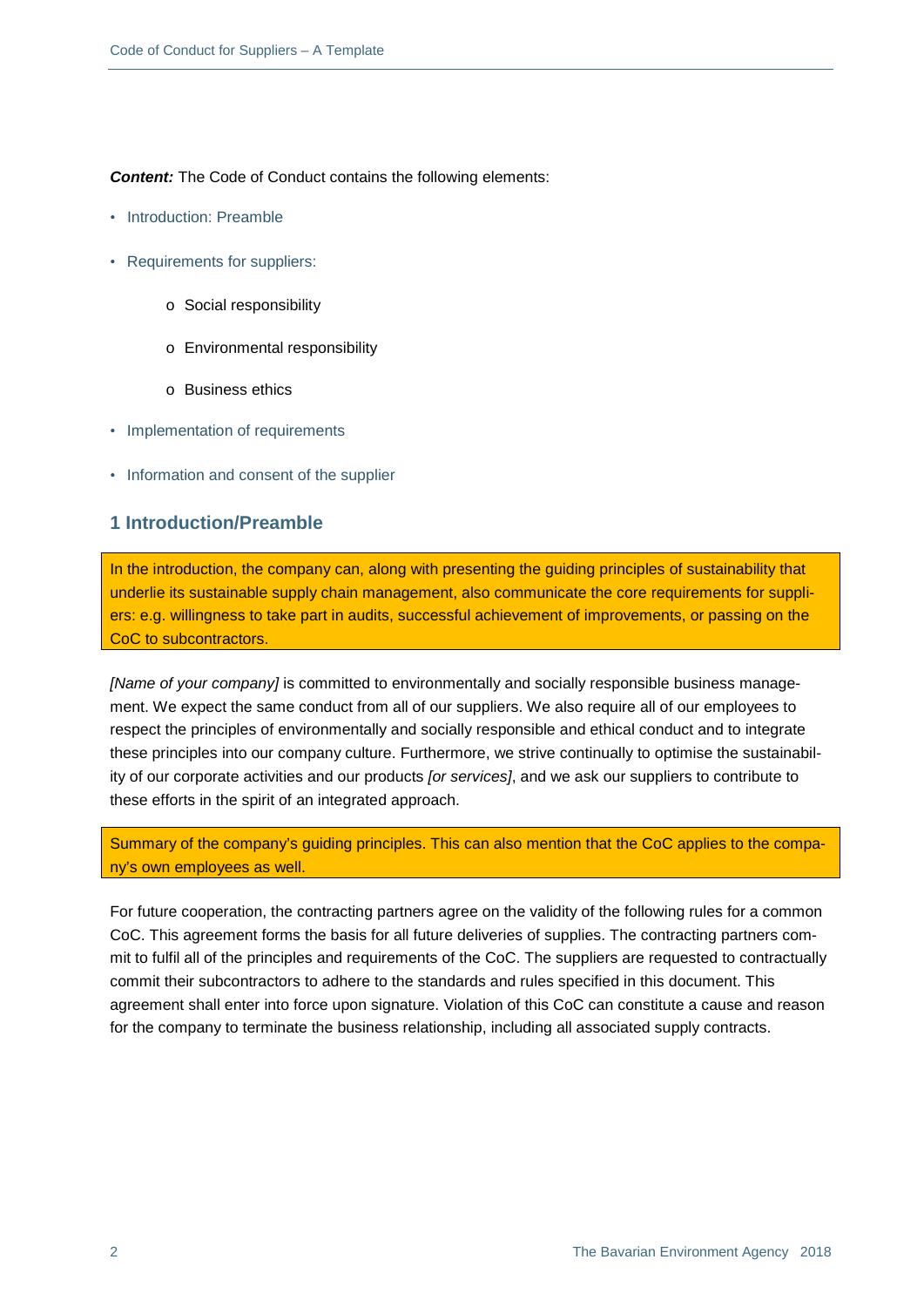Specification of the supplier's obligations, e.g. passing on the CoC to subcontractors and/or willingness to take part in audits.

The CoC is based on national laws and regulations as well as international conventions such as the United Nations' Universal Declaration of Human Rights, guiding principles about children's rights and child labour, the United Nations Guiding Principles on Business and Human Rights, the International Labour Organization's international labour standards, and the Global Compact of the United Nations. We expect our suppliers to adhere to all relevant laws and regulations as well as to the requirements of standards.

Reference to relevant international standards. If referring to the Global Compact, one's own company should be a member of the initiative so that the demands made of suppliers can be credibly presented.

### **2 Requirements for suppliers**

The substantive requirements are often organised thematically under headings such as "social responsibility", "environmental responsibility" and "business ethics". The individual requirements, however, can refer to the respective applicable standards. It is also advisable to define a "zero tolerance zone", that is, to make clear what misconduct would lead to the immediate termination of the business relationship.

#### **2.1 Social responsibility**

In this area, for example, the CoC of the international Business Social Compliance Initiative (BSCI) can be invoked and reference can be made particularly to the conventions of the International Labour Organization (ILO).

• Elimination of forced labour

For individual areas, the company lists subtopics which it uses to specify what issues are to be addressed in the content of the CoC.

No forced labour, slave labour or similar form of labour may be used. All work must be done by choice, and employees must be able to end the work or the employment relationship at any time. Furthermore, no worker may be subjected to unacceptable treatment such as psychological cruelty or sexual or other personal harassment.

Subtopics explain what the suppliers are to comply with and what they are to abstain from. Content about this can refer to ILO Conventions 29 and 105, for example, or to the Fourth Principle of the Global Compact ("Businesses should uphold the elimination of all forms of forced and compulsory labour.")

• Prohibition of child labour

Child labour is forbidden at every phase of production. The suppliers are called upon to adhere to the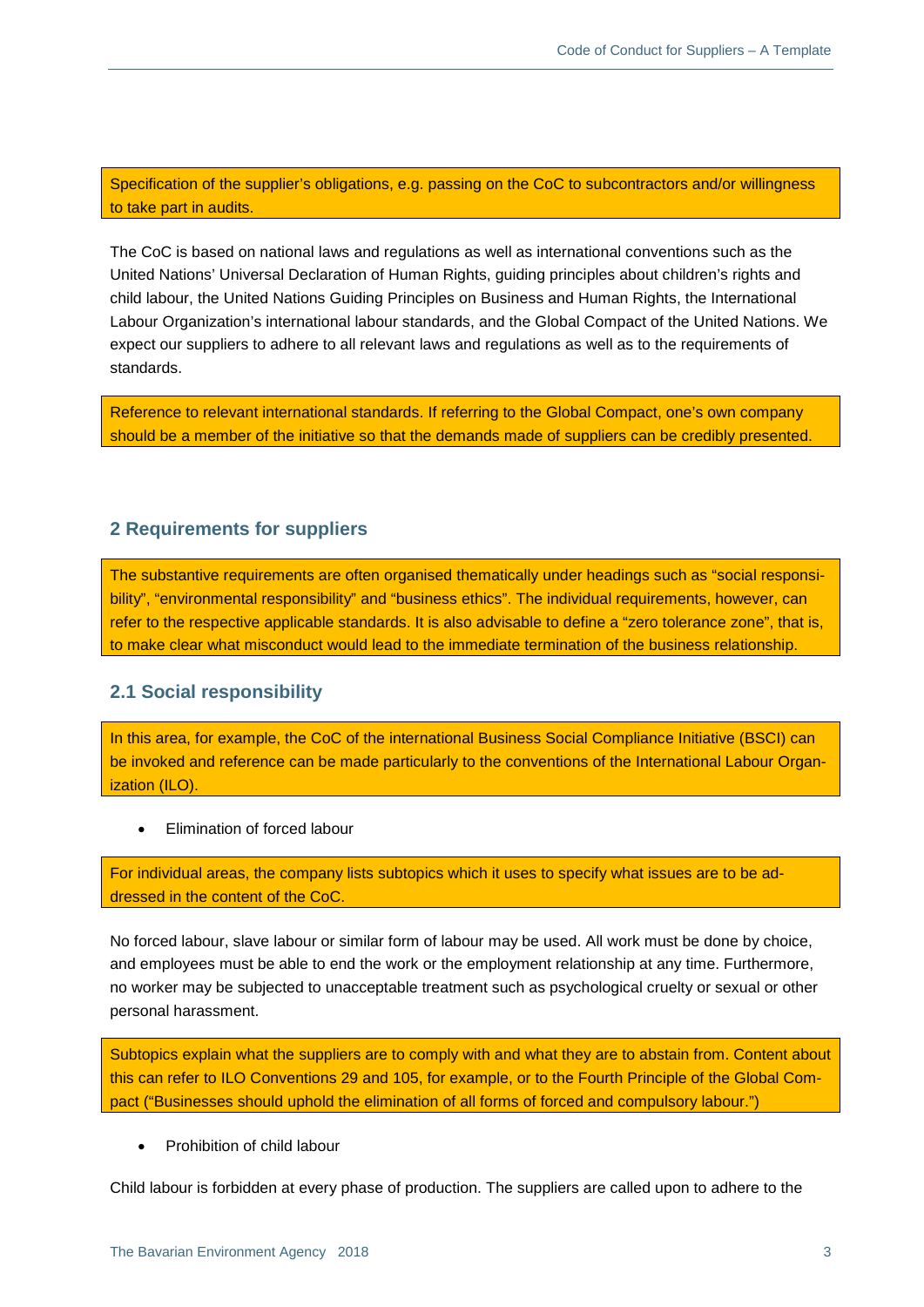ILO conventions' recommended minimum age for the employment of children. According to these recommendations, the age should not be lower than the age at which compulsory school attendance ends, and should in no case be lower than 15. *If children are discovered to be working, the supplier is to document the measures that are to be taken to remedy the situation and enable the children to attend school. The rights of young workers are to be protected and special protective provisions for them are to be complied with.* 

Content can refer, for example, to ILO Conventions 79, 138, 142 and 182 or to the Fifth Principle of the Global Compact ("Businesses should uphold the effective abolition of child labour.")

• Fair wages

The wage for regular working hours and overtime must comply with at least the statutory national minimum wage or the customary minimum wage for the industry, whichever is higher. In every case, the wage for overtime hours must be higher than the wage for regular hours. If the wage is not sufficient to cover the usual cost of living while allowing the worker to accumulate a minimum amount of savings, the supplier is obligated to increase the worker's pay to reach a sufficient level for this. All legally mandated benefits are to be provided to employees. Wage deductions as a punitive measure are not permitted. The supplier must ensure that the employees receive clear, detailed and regular written information about the composition of their pay.

Content here can refer, for example, to ILO Conventions 26 and 131.

• Fair working hours

The working hours must comply with the applicable laws and industry standards. Overtime is only permitted if it is performed on a voluntary basis and does not exceed a total of 12 overtime hours per week. After six consecutive working days, an employee is to be provided with at least one day off. The total weekly working hours cannot regularly exceed 48 hours.

Content here can refer, for example, to ILO Conventions 1 and 14.

• Freedom of association

The right of employees to form and join organisations of their own choosing and to engage in collective bargaining (e.g. to join trade unions) is to be respected. In cases in which freedom of association and the right to hold collective meetings are legally restricted, alternative possibilities for an independent association of employees for the purpose of collective bargaining are to be permitted. Employee representatives are to be protected from discrimination. They are to be granted free access to their colleagues' workplaces to ensure that they are able to exercise their rights in a lawful and peaceful manner.

The supplier shall respect workers' right to freedom of association, to joining trade unions, to appealing to worker representatives and to membership in works councils in accordance with the applicable local laws. It must be possible for workers to communicate openly and without fear of reprisals or harassment*.*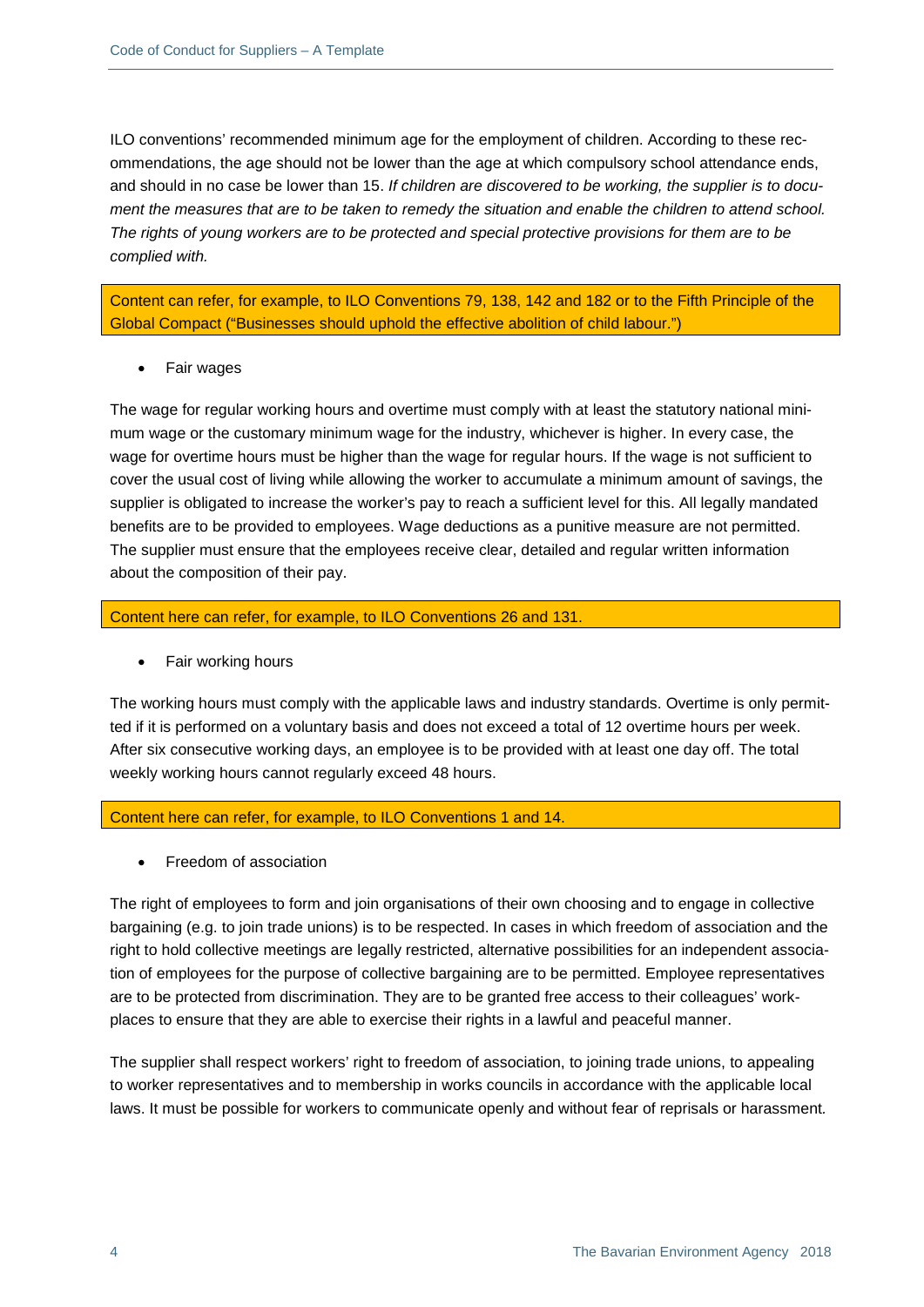Content here can refer, for example, to ILO Conventions 87, 98, 135 and 154 or the Third Principle of the Global Compact ("Businesses should uphold the freedom of association and the effective recognition of the right to collective bargaining").

• Prohibition of discrimination

Discrimination against employees in any form is prohibited. This applies, for example, to discrimination on the basis of gender, race, caste, skin colour, disability, political convictions, family background, religion, age, pregnancy or sexual orientation. The personal dignity, privacy and personal rights of every individual shall be respected.

Content here can refer, for example, to ILO Conventions 110, 111 and 159, or to the Sixth Principle of the Global Compact ("Businesses should uphold the elimination of discrimination in respect of employment and occupation").

• Health protection; occupational safety

The supplier is responsible for a safe and healthy working environment. Through the construction and use of suitable workplace safety systems, the necessary preventive measures are taken against accidents and injuries to health that could occur in connection with workplace activities. The employees are also informed regularly about the applicable health protection and safety norms and measures, and receive training about them. The employees are provided access to adequate quantities of drinking water and to clean sanitary facilities.

Content here can refer, for example, to ILO Conventions 155 and 164.

• Complaint mechanisms

At the operational level, the supplier is responsible for establishing an effective complaint mechanism for individuals and communities who could be affected by negative impacts.

Even in places where legal systems are effective and well-equipped, complaints mechanisms can offer special advantages such as rapid access and swift relief, reduced costs and transnational reach. Employees who lodge a complaint about violations of this Code of Conduct or the applicable laws are not to be subjected to disciplinary measures in any form.

• Dealing with conflict minerals

For the conflict minerals tin, tungsten, tantalum and gold, as well as for additional raw materials such as cobalt, the company establishes processes in accordance with the OECD Due Diligence Guidance for Responsible Supply Chains of Minerals from Conflict-Affected and High-Risk Areas, and it expects its suppliers to do the same. Smelting and refining without appropriate and audited processes of due diligence is to be avoided.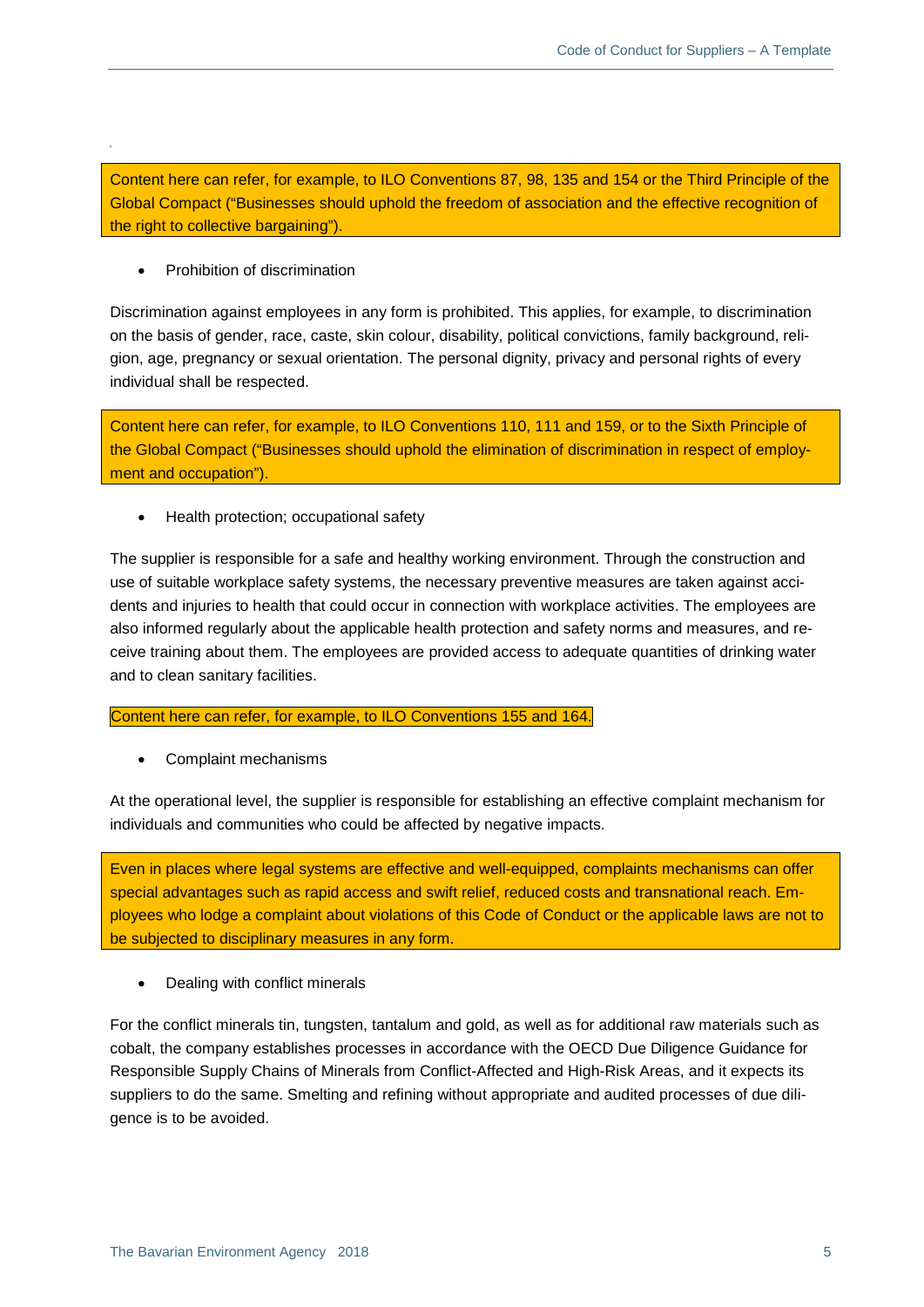Because of the major significance of this issue in many industries, a chapter should be specifically devoted to it if it is relevant. It would be helpful here to refer to the current standards and guidelines of the Organisation for Economic Cooperation and Development (OECD).

## **2.2 Environmental responsibility**

For individual areas, it can be helpful refer to established standards such as EMAS or ISO 14001. The company either requires the introduction (e.g. within two years after placing an order) of an environmental management system in accordance with EMAS or ISO 14001 or orients itself to the points that both of these standards (or similar ones) cover.

The core environmental issues addressed in the EMAS regulation (No. 1221/2009) and ISO 14001:2015 are the following:

- Atmospheric emissions
- Discharges into water
- Soil contamination
- Consumption of raw materials and natural resources
- Energy consumption and efficiency
- Energy release (in the form of heat, radiation, light, noise)
- Generation of waste
- Land usage/biodiversity
	- Treatment and discharge of industrial wastewater

Wastewater from operating procedures, production processes and sanitation facilities is to be typed, monitored, tested and treated as needed before it is introduced or disposed of. Beyond this, measures should be introduced to reduce the generation of wastewater.

• Dealing with air emissions

General emissions from operating procedures (air and noise emissions) and greenhouse gas emissions are, before they are released, to be typed, routinely monitored, and treated as needed. It is also the supplier's responsibility to monitor their emissions treatment systems and the supplier is obliged to find costeffective solutions for minimizing all emissions.

• Dealing with wastes and hazardous substances

The supplier shall pursue a systematic approach in order to identify solid waste, manage it, reduce it, and responsibly dispose of or recycle it. Chemicals and other materials that pose a danger when they are released into the environment are to be identified and managed in such a way that safety is ensured when people interact with these materials, as well as when they are transported, stored, used, recycled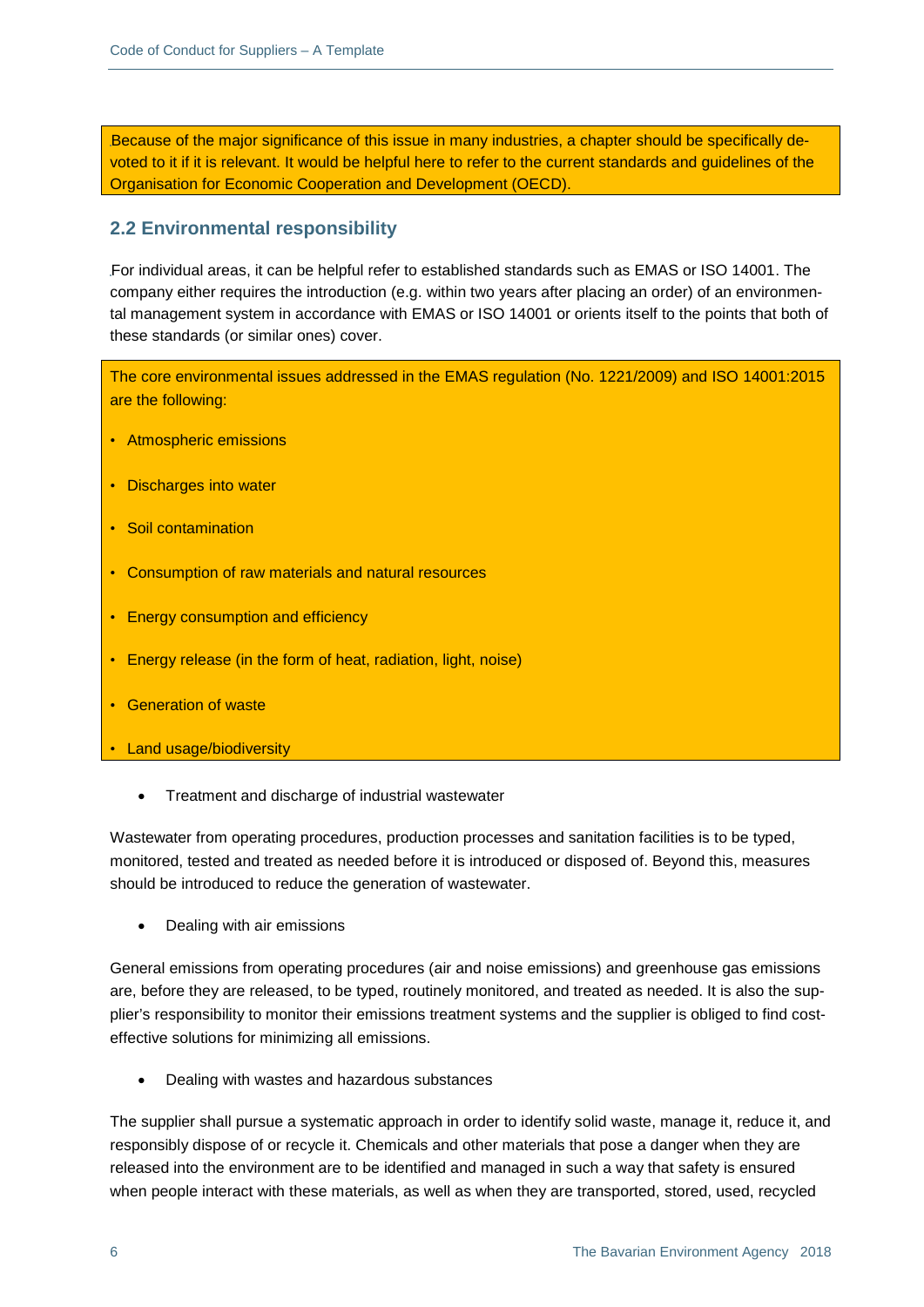or reused, and when they are disposed of.

• Reducing consumption of raw materials and natural resources

The use and consumption of resources during the production process and the generation of waste of any sort, including water and energy, are to be reduced and avoided. This takes place either directly at the place where the waste is generated or through processes and measures – for example, through changing production or maintenance procedures or processes in the company, through the use of alternative materials, through economizing, through recycling or through the reuse of materials.

• Dealing with energy consumption and efficiency

Energy consumption is to be monitored and documented. Cost-saving solutions are to be found to improve energy efficiency and minimize energy consumption.

# **2.3 Business ethics**

For individual areas, reference can also be made to the OECD Guidelines for Multinational Enterprises, the BSCI Code of Conduct or the Global Compact.

Fair competition

Norms of fair business practices, fair advertising and fair competition are to be observed. Beyond this, the relevant antitrust laws, which particularly prohibit agreements and other activities to influence prices or conditions, are to be applied. These rules further prohibit agreements between customers and suppliers that are intended to limit customers' freedom to autonomously determine the prices and conditions for their resale of goods.

• Privacy/data security

The supplier commits to fulfil the reasonable expectations of the client, subcontractors, customers, consumers and employees concerning the protection of private information. In the collection, storage, processing, transmission and transfer of personal information, the supplier is to observe the laws on data protection and information security as well as the regulatory requirements.

• Intellectual property

Intellectual property rights are to be respected; transfers of technology and expertise are to be carried out in such a way that intellectual property rights and customer information are protected.

• Integrity/corruption, personal gains

The highest standards of integrity are to be applied to all business activities. The supplier must pursue a zero-tolerance policy regarding the prohibition of bribery, corruption, extortion and embezzlement. Processes for monitoring and implementing norms are to be applied in order to ensure compliance with anticorruption laws.

Reference can be made here to the OECD Guidelines for Multinational Enterprises, which address the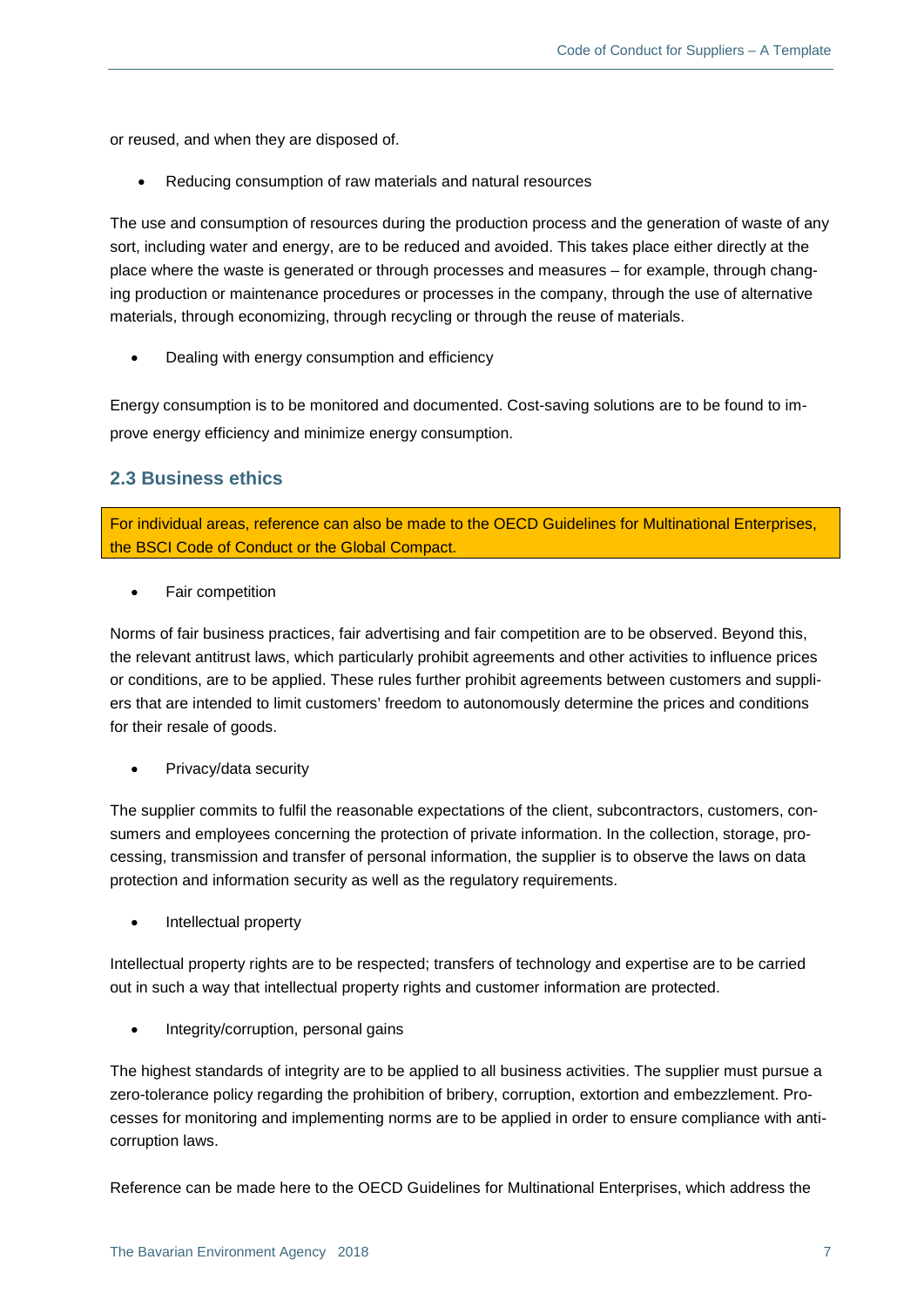topic in chapter seven.

#### **3 Implementation of requirements**

Because systematic risk management is an important building block of sustainable supply chain management, the company should raise this issue with its suppliers. The company should describe how it monitors whether suppliers are meeting the requirements stated in the Code of Conduct – for example, through on-site audits of suppliers.

Beyond this, it should also state how misconduct and non-compliance with requirements will be dealt with.

We expect our suppliers to identify risks within supply chains and take appropriate measures. In the case of a suspected violation, as well as to safeguard supply chains with heightened risks, the supplier will inform the company promptly and, if necessary, regularly about the identified violations and risks and about the measures taken.

The company will use a self-assessment questionnaire as well as sustainability audits at the suppliers' production sites to monitor compliance with the standards and rules stated in this document. The supplier agrees to the client conducting such audits to monitor compliance with the Code at the supplier's production sites during normal business hours, with sufficient advance notice and as carried out by persons whom the client tasks with doing so. The supplier can object to specific audit measures if these measures violate mandatory data protection regulations.

If a violation of the rules of this Code of Conduct is identified, the client shall notify the supplier of this in writing within one month and will provide a suitable period of time within which the supplier's conduct is to brought into compliance with these rules. If the violation was caused culpably and this renders the continuation of the contract until its due termination unacceptable for the client, the client can end the contract upon the expiration of the stated time period if the client has threatened to do so when setting the period of time. The legal right to extraordinary cancellation without providing an additional time period shall remain unaffected, as shall the right to damages.

## **4 Information and consent of the supplier**

By signing this document, the supplier commits to act responsibly and adhere to the principles and requirements specified herein. The supplier commits to communicate the content of this Code in a comprehensible manner to employees, contractors and subcontractors and to make all necessary arrangements to meet the requirements.